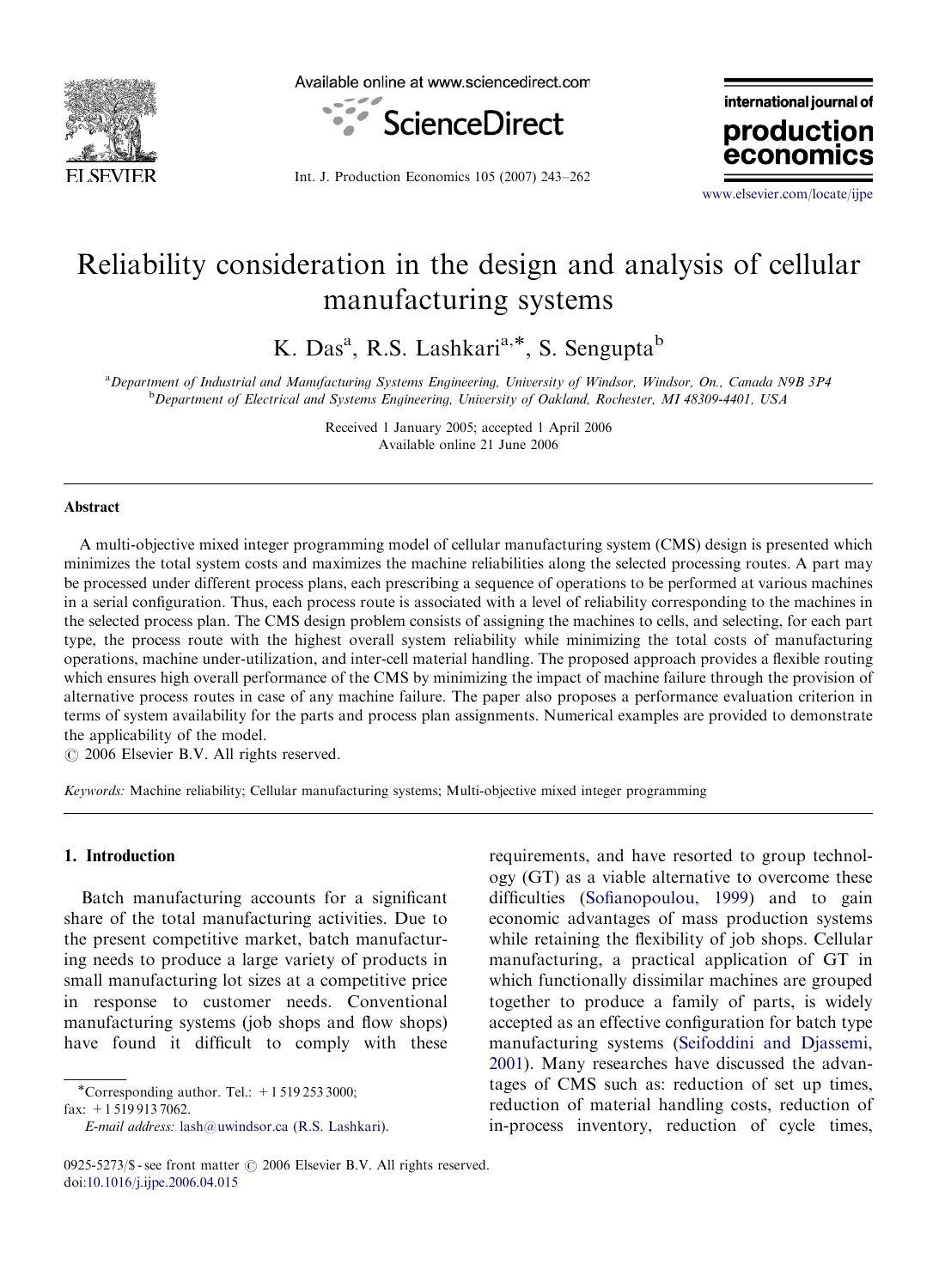improvement of shop floor control and improvement of production efficiency ([Wemmerlov and](#page--1-0) [Hyer, 1989;](#page--1-0) [Wemmerlov and Johnson, 1997](#page--1-0); [Askin](#page--1-0) [and Estrada, 1999\)](#page--1-0).

While the benefits of CMS are well documented by researchers and practitioners, other studies have pointed out the disadvantages of CMS (Suresh and Meredith, 1994; [Flynn and Jacobs, 1986;](#page--1-0) [Morris](#page--1-0) [and Tersine, 1990;](#page--1-0) [Boughton and Arokiam, 2000,](#page--1-0) [Agarwal and Sarkis, 1998\)](#page--1-0). The results of these studies may be summarized as follows:

- 1. Cell formation reduces flexibility.
- 2. It reduces the machine utilization by dedicating machines to the cells.
- 3. Machine breakdowns have a deleterious effect on the due date performance.
- 4. Excessive inventories due to dedication of machines to machine cells.

Among the factors influencing the performance of CMS are the structure of the machine–part matrix, the stability of the product mix in the manufacturing system, and the reliability of the machines in manufacturing cells (Seifoddini and Diassemi, [2001](#page--1-0)). Reliability plays an important role in the overall performance of CMS. Traditionally, cell formation and work allocation are performed assuming all the machines to be 100% reliable, which is never the case. Machine failures cause the greatest impact on due date and other performance criteria even if there is the option of rerouting the parts to alternative workstations. Machines are a major component of CMS and often it is not possible to handle machine breakdowns as quickly as the production requirements dictate. In addition, the disturbances caused by these breakdowns lead to scheduling problems, which decrease the productivity of the entire manufacturing operations. This issue points out an important need for the consideration of machine reliability in the design process of CMS, especially in light of the increasing complexity of such systems in recent years.

Any attempt at improving the reliability of a system invariably results in higher costs. Thus, an optimization approach that integrates cost and reliability considerations is the most appropriate strategy to achieve an optimum balance. This paper proposes a model of cell formation and operation allocation that incorporates machine reliability and cost considerations to develop an effective CMS design process. The model, which follows the

approach of [Atmani et al. \(1995\)](#page--1-0), is based on the selection of a process plan for each part which maximizes the overall system reliability, while minimizing the overall costs. In the process of allocating operations to machines, the availabilities of the machines are taken into account to determine their effective capacities. The approach attempts to reduce the inter-cell movement of parts as much as possible, while utilizing the concept of alternative process plan assignments in order to cope with machine breakdowns. Finally, the model evaluates the system availability for each part and process plan as a performance measure.

The remainder of the paper is organized as follows. In Section 2 the relevant literature is reviewed. Section 3 describes the reliability considerations in the design of CMS. Section 4 presents the mathematical model. In Section 5 a numerical example is presented to demonstrate the methodology. Sensitivity of the model solution to selected key parameters is investigated in section 6, and the conclusions are summarized in Section 7.

### 2. Relevant literature

The literature on the design of cellular manufacturing system is quite extensive. Comprehensive reviews and taxonomies of cellular manufacturing techniques and classifications can be found in [Wemmerlov and Hyer \(1986\),](#page--1-0) [Joines et al. \(1996\),](#page--1-0) [Selim et al. \(1998\)](#page--1-0) and [Mansouri et al. \(2000\).](#page--1-0)

In the context of the research reported here, the number of research work dealing with the reliability aspects of CMS design is fairly small. Providing routing flexibility through alternative process plans is an effective way to handle machine failure situations. [Jeon et al. \(1998\)](#page--1-0) and [Diallo et al.](#page--1-0) [\(2001\)](#page--1-0) proposed CMS design approaches which considered alternative routings to handle machine breakdowns. A number of research works included alternative routings in the design of CMS, not to handle machine breakdowns, but to find the best process plans and the best cell configuration which minimized inter-cell movement of the parts, as well as the costs (e.g., [Zhao and Wu, 2000](#page--1-0); [Askin et al.,](#page--1-0) [1997;](#page--1-0) [Askin and Zhou, 1998\)](#page--1-0). In practice, the consideration of routing flexibility makes it possible to accommodate demand changes, but it falls short of effectively tackling the uncertainty due to machine failures. Machine failures should be taken into account during designing of CMS to improve overall performance of the system [\(Jeon et al., 1998](#page--1-0)).